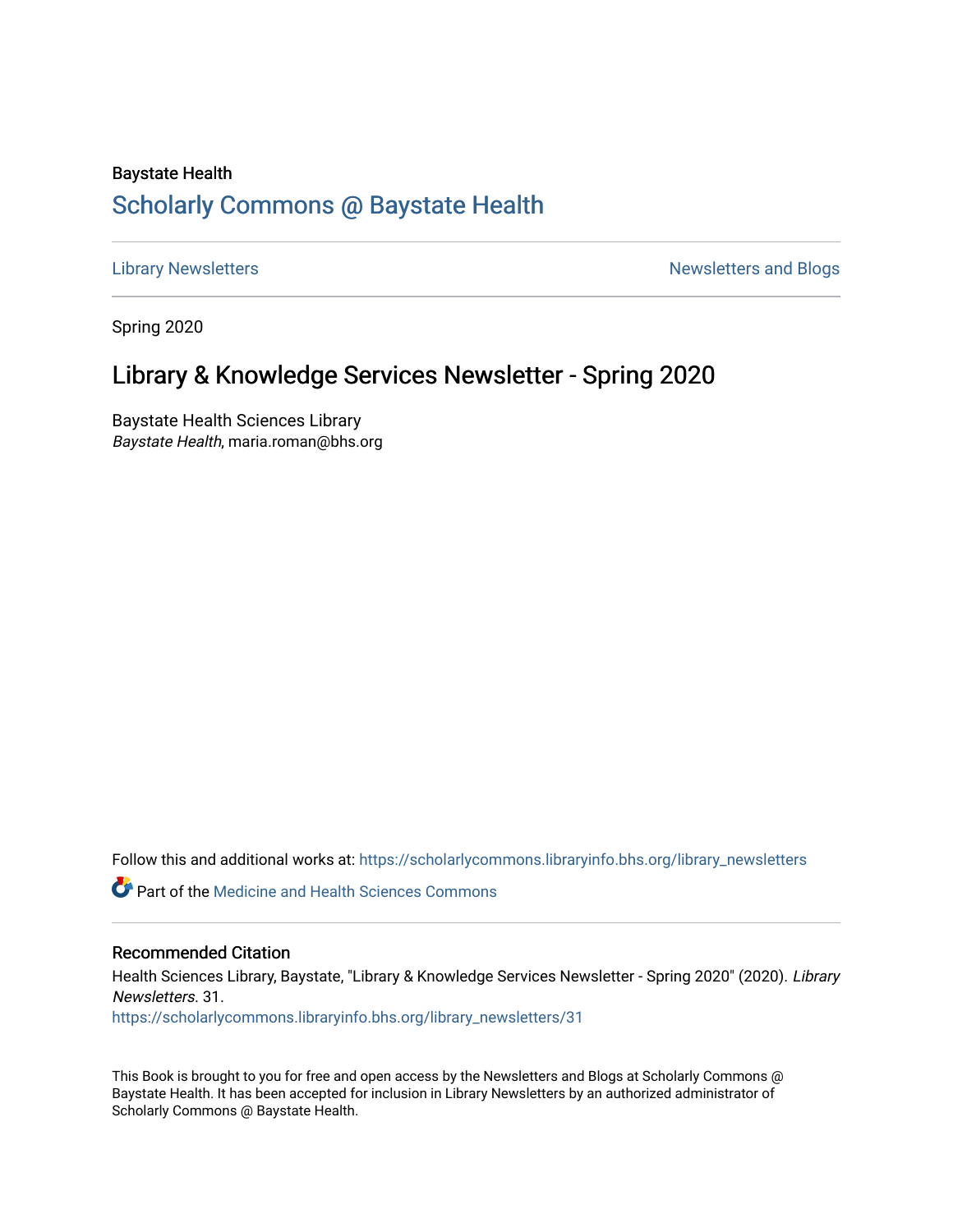

# *Newsletter | Spring 2020*



# **Message from the Librarian:**

agencies such as the National Library of Medicine offer a wide range of <u>resources</u> while their growing COVID-19 Open Research Dataset While it's been challenging for any health professional seeking the most accurate COVID-19 information and at a time that's too early in the while it sucen challenging for any health professional seeking the most acturate COVID-19 imormation and at a time that s too early in<br>research cycle for systematic reviews, libraries around the world have rallied to the t need to go any further than the Baystate [Health Sciences Library](http://libraryinfo.bhs.org/home) to explore our own [COVID-19 Subject Guide,](http://libraryinfo.bhs.org/c.php?g=1021692&p=7400791) which features a CDC daily feed and other surveillance data, latest Covid-19 articles added to PubMed, expert searches, Baystate announcements, links to scholarly resources and more. Since this past winter, Baystate's Library and Knowledge Services has been focused on COVID-19, creating subject guides, including one for the [general public,](http://libraryinfo.bhs.org/patients_families/coronavirus) formulating literature searches, answering consumer health questions and processing document delivery requests non-stop*.* In similar manner, s*cientists* and experts from several countries recognized the need for up-to-themoment expert information and formed an international Public Health Emergency Initiative urging greater accessibility and faster publication timetables for COVID-19 related literature. Publishers responded by expediting turnaround time from manuscript to press, with their publications quickly accessible in PubMed Central and by widely distributing normally copyrighted works*.* Meanwhile, the Medical Library Association targeted a variety of COVID-19 subjects and prepared ready-made [literature searches](https://www.mlanet.org/p/cm/ld/fid=1713) and other tools. Government [\(CORD-19\)](https://www.whitehouse.gov/briefings-statements/call-action-tech-community-new-machine-readable-covid-19-dataset/) has more than 29,000 scholarly articles. Already, many clinical studies on potential therapies related to COVID-19 can be found in [ClinicalTrials.gov.](https://clinicaltrials.gov/ct2/results?cond=COVID-19) Ask us how to keep up with the latest information or for assistance obtaining publications. And, be sure to browse our [COVID-19 Guide](http://libraryinfo.bhs.org/c.php?g=1021692&p=7400791)  health sciences and the sciences of the sciences of the sciences of the sciences of the sciences of the science

## **Ellen Brassil, MLIS, MAT, AHIP**

*Ellen Burchill Brassil, MSLS, MAT, AHIP*

#### **COVID-19 RESOURCES**

- **Ellen Burchill Brassil, Material Brassil, Material Brassil, Material Brassil, Material Brassil, Material Brass**  [For Healthcare Professionals](http://libraryinfo.bhs.org/covid-19/baystate) - Resources and (COVID-19)
- [For Consumers/General Public](http://libraryinfo.bhs.org/patients_families/coronavirus) Local, State and National Resources



[Respiratory Therapy Information Resources](https://libraryinfo.bhs.org/c.php?g=1036975)

## **LOOK FOR THE ALTMETRICS ICON WHEN VIEWING YOUR ARTICLES IN SCHOLARLY COMMONS**

In scholarly and scientific publishing, altmetrics are non-traditional bibliometrics as an alternative or complement to more traditional citation impact metrics, such as impact factor and h-index. Altmetrics can include (but are not limited to) peer reviews on Faculty of 1000, citations on Wikipedia and in public policy documents, discussions on research blogs, mainstream media coverage, bookmarks on reference managers like Mendeley, and mentions on social networks such as Twitter.

**Ellen Brand from the Web, altmetrics can tell you a lot about how often journal articles and** other scholarly outputs like datasets are discussed and used around the world. See the Almetrics Icon on your article in the Library's repository, [Scholarly Commons.](https://scholarlycommons.libraryinfo.bhs.org/authors.html)

| In Pursuit of PPE                                                                                                                    | <b>C'</b> Link to Full Text                                                                                                       |
|--------------------------------------------------------------------------------------------------------------------------------------|-----------------------------------------------------------------------------------------------------------------------------------|
| <b>Andrew Artenstein MD</b> , Baystate Health                                                                                        | Follow                                                                                                                            |
| <b>Author Department</b><br>Medicine                                                                                                 | <b>AC PLUMX METRICS</b>                                                                                                           |
| <b>Document Type</b><br>Letter to the Editor                                                                                         | <b>SHARE</b><br>$f \times in \n  +$                                                                                               |
| <b>Publication Date</b><br>$4 - 2020$<br><b>Recommended Citation</b><br>Artenstein AW. In Pursuit of PPE. N Engl J Med. 2020 Apr 17. | 16757                                                                                                                             |
| <b>PMID</b><br>32302080                                                                                                              | See more details<br>Picked up by 64 news<br>outlets<br>Blogged by 17<br>Tweeted by 64638<br>On 1 Facebook pages<br>Reddited by 15 |

#### **NEJM** Journal Watch

I

Use *NEJM Journal Watch* as part of your current awareness strategy! *NEJM Journal Watch* equips today's caregivers with the information and perspective needed to be clinically prepared and to practice with confidence. NEJM Journal Watch is a clinician's first source for the latest research and guidelines that affect patient care. Our practicing physician-editors survey the most important medical journals in 12 specialty areas to place the key findings into succinct perspective. These timely, authoritative, and independent summaries are presented with a clinical perspective and expert commentary.

# **SPECIAL FEATURES:**

### [COVID-19: NEJM](https://www.jwatch.org/covid-19)

Journal Watch Coverage - All of our coverage in one location

Specialties include:

- [Hospital Medicine](https://www.jwatch.org/hospital-medicine)
- [Emergency Medicine](https://www.jwatch.org/emergency-medicine)
- [Infectious Diseases](https://www.jwatch.org/infectious-diseases)